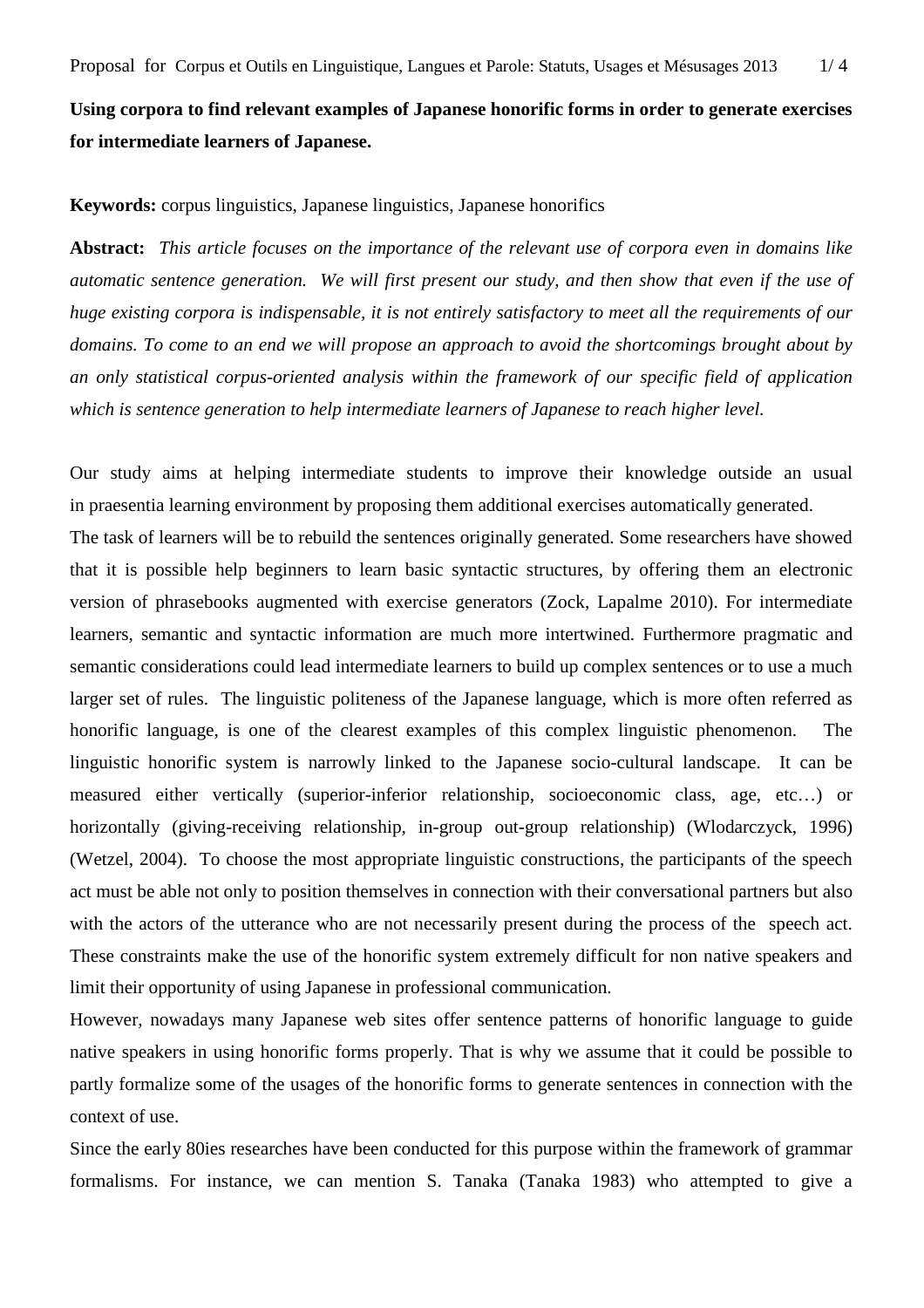computational description of the honorifics based on Shizuo Mizutani's work about a systemic description of the Japanese, R. Sugimura (Sugimura 1986) and his model of honorific expressions in semantic situation as well as A. Wlodarczyck (Wlodarczyk, 1988) in his attempt of PROLOG implementation of the honorific systems, and more recently M. Siegel (Siegel 2000) and her HPSG approach of Japanese honorification. We have used some of these elements as well as some grammatical books (Schikowski, 2008) (Shimamori, 2001), (Tsujimura, 2005), (Terrya, 2007) to build up our first rules of sentence generation.

 As the use of honorifics is not only linked to the situation of communication but also constantly evolving, we will restrict our work to the generation of sentence models that intermediate learners can use in the most frequent situations and help them to acquire linguistic reflexes. Thus it will be afterwards easier for the learners to do local adjustments when speaking to real conversational partners. It is however essential that our system should not generate improper sentences, that is why we regard the use of corpora as indispensable to verify the representativeness of the generated sentences. We have also chosen to have these sentences validated by native speaking Japanese teachers of Japanese. The roles of these teachers are very significant. Indeed, in addition to the validation of the syntactic and semantic correctness of the sentence, they could also assess if it is worth learning or not.

To meet our requirement we have chosen to consult two on-line corpora: the Balanced Corpus of Contemporary Written Japanese (BCCWJ) and the corpus associated to the software Sagace. (Blin 2009) The BCCWJ is a compilation of about 100 million words produced by the National Institute for Japanese Language and Linguistics (NINJAL). This corpus includes a various range of text genres from books, magazines, newspapers to governmental texts, bulletin boards and blogs and so on. Sagace is a tool designed to retrieve and extract linguistic patterns from a corpus which consists of more than 20 million phrases from books, newspapers, texts of law, dictionaries, patents, discussion forums, etc. These corpora must validate the syntactical constructions generated by our system (downstreamvalidation) and help us to choose the forms that are the most frequently used. However, the public version of the Balanced Corpus of Contemporary Written Japanese does not enable the user to apply extended regular expressions, whereas Sagace only enables researches based on strings of characters, even regular expressions identifying the syntactic categories can be used. These two tools were used in order to give a first validation or to have an overview of the representativeness of the pattern we are looking for in a huge set of texts. But the patterns which are retrieved by the software give only information about the utterance which could sometimes describe the whole sentence but rarely gives direct information about the participants of the speech act. Moreover the tools rarely provide detailed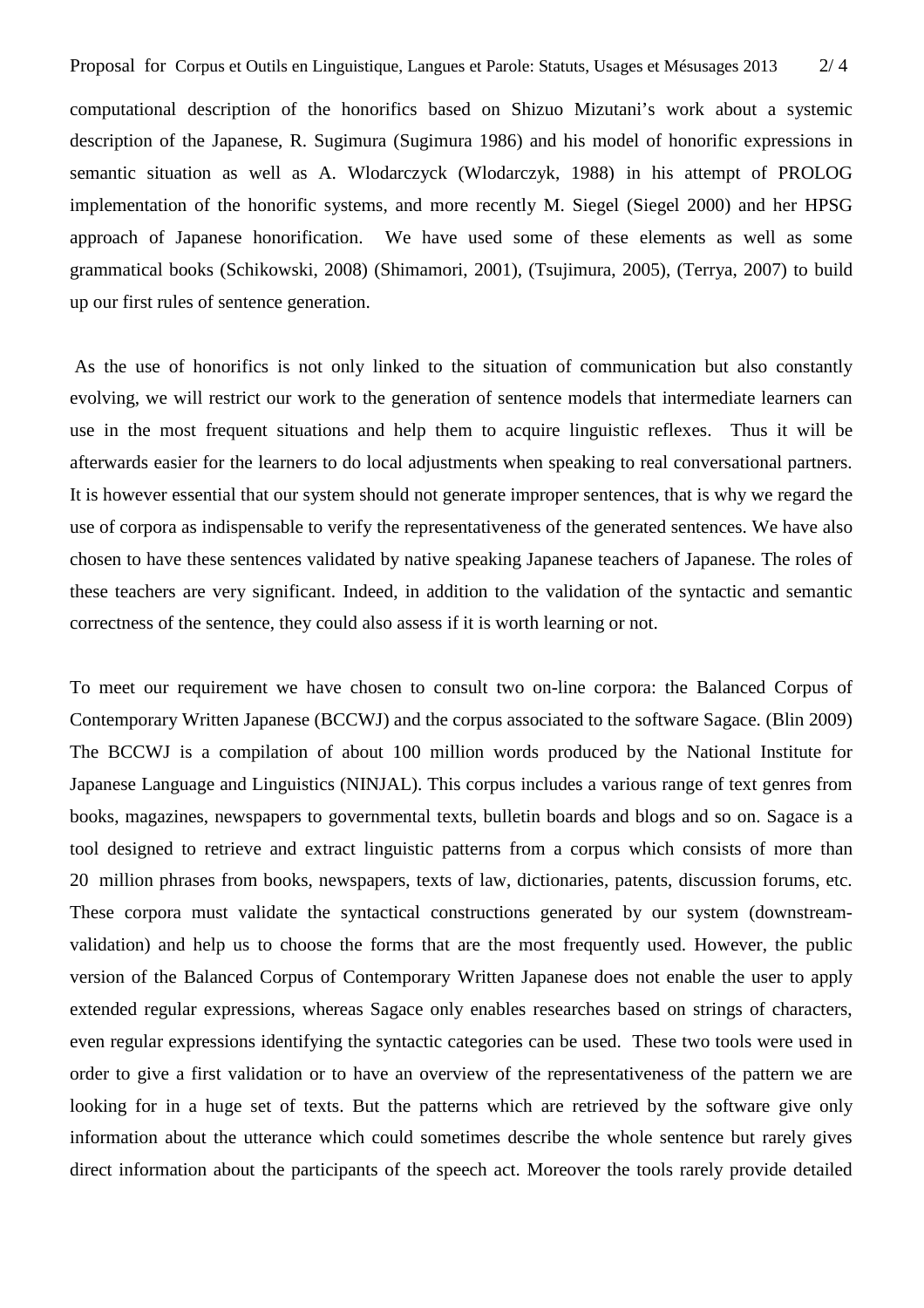analysis, because text-annotations if any, rarely meet specific needs. That is why we have decided to build up a little sample of corpus in parallel, which is composed of the retrieval of recent texts from websites.

The specific problems linked to the Japanese language for corpus analysis are well known: multiple encodings, the absence of separation markers between words and the poor number of Sino-Japanese ideograms, which made it difficult to recognize the parts of speech as well as the forms in a given text. Since automatic word segmentation performed by statistical parsers like Chasen or MeCab could be mistaken, we have chosen to insert our small training corpus into the Nooj tool. Nooj is a parser using graphs (Silberztein, 2007). It enables direct annotation of corpora for specific purpose without word segmentation. In addition to linguistic resources such as a dictionary, we provided this tool with a small set of representative texts which had been selected from the Internet. The selection was based on the compliance with the results previously obtained through Sagace and the BCCWJ according to the representativeness of the pattern, so that Internet could enable us to examine text in its full context.

The web sites in which honorifics are used are mainly requests for advice from internet-users about the use of honorifics, advice about the use of honorifics in business communication, journalistic transcriptions of the celebrities' interviews, official meeting minutes, and commercial sites and blogs. We rarely obtained texts which deal with transcriptions of job-interviews, or teacher-student relationship and we think it would be extremely difficult to have them due to confidentiality. However, we hypothesize that the rules of the honorifics could be enlarged to equivalent social groups. This hypothesis enables us to simplify the different situations of communication that are encountered in the real world, which is coherent with our context of Japanese learning. However, in every case an automatic treatment is not sufficient to determine the context surrounding the utterance, therefore a manual semantic analysis (Rastier, 1995) is unavoidable. This constraint dramatically limits the number of texts that could be analyzed and as a result the size of potential corpora. Nevertheless we consider that a manual pretreatment enables more precise formal descriptions.

We assume that an analysis only based on statistical data from huge general corpora is not sufficient to determine situation of communications that is linked to the utterance. However it enables our results to be partially validated. Afterwards we were led to use an open research in the internet to obtain more contextualized information. So we may risk to generalize particular cases of use if the results obtained is close to what we have already obtained from our formal rules.